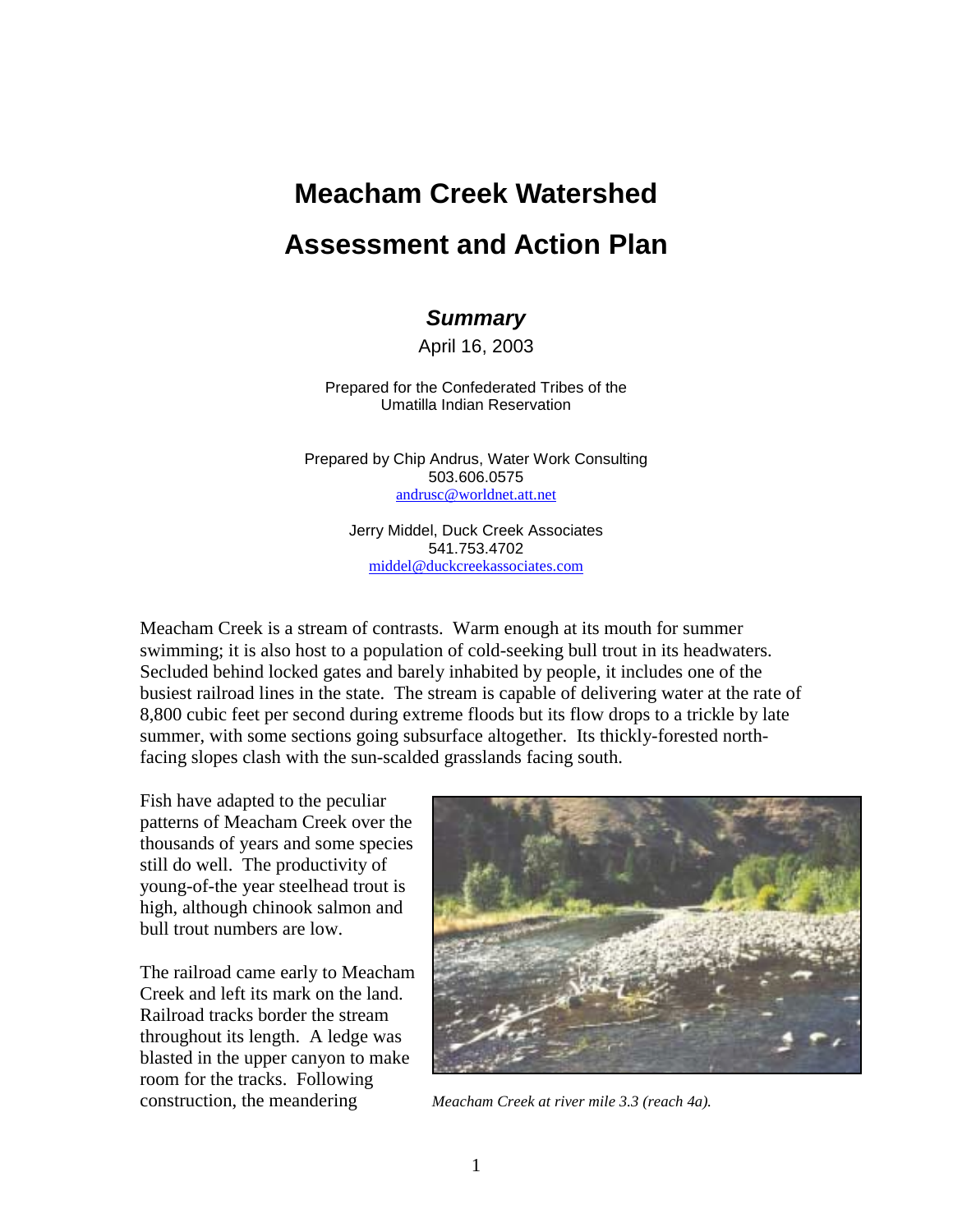Meacham Creek repeatedly collided into the railroad prism in the lower valley and threatened to undo what had been built. So, angled dikes were constructed to force the stream away from the tracks and, following floods, bulldozers were used to create a straight channel that was free of logs. Early trains were fueled by wood and may explain why there are so few trees older than 100 years old in the valley.

The following is a summary of stream conditions for Meacham Creek. It is excerpted from a much larger document, the Meacham Creek Watershed Assessment and Action Plan. The full study is available on a compact disk or in printed form from the Department of Natural Resources at the Confederated Tribes of the Umatilla Indian Reservation.

A purpose of this study was to evaluate current conditions for fish and other aquatic life in Meacham Creek and compare this to what the stream was probably like prior to European settlement. We used two reference streams, the North Fork Meacham Creek and the Wenaha River, to provide snap shots of functioning stream conditions where human influences are minor. Another purpose of the study was to develop an action plan with recommended practical improvements to Meacham Creek that would benefit fish.

### **Stream channel characteristics**

Meacham Creek can be divided into five distinct reaches. Reach 3, near the mouth, is now a single channel bounded by bedrock banks over much of its length. Upstream is reach 4a; once a meandering stream with multiple channels. It has been highly altered by dikes that force the stream against the western rock banks. Reach 4b also has some dikes along its length but the valley is wide and the stream still meanders across its cobble-dominated flood plain. In this reach the stream goes subsurface in one segment with a remarkable affect on downstream water temperature. Reach 5 is a more-confined version of reach 4b. Wide segments with meandering channel are interspersed with tightly-confined segments with the railroad nearby. Reach 6 is a tight bedrock canyon with greater channel gradient than downstream reaches. Blasting to construct the railroad grade undoubtedly filled the Vshaped stream channel to some extent.

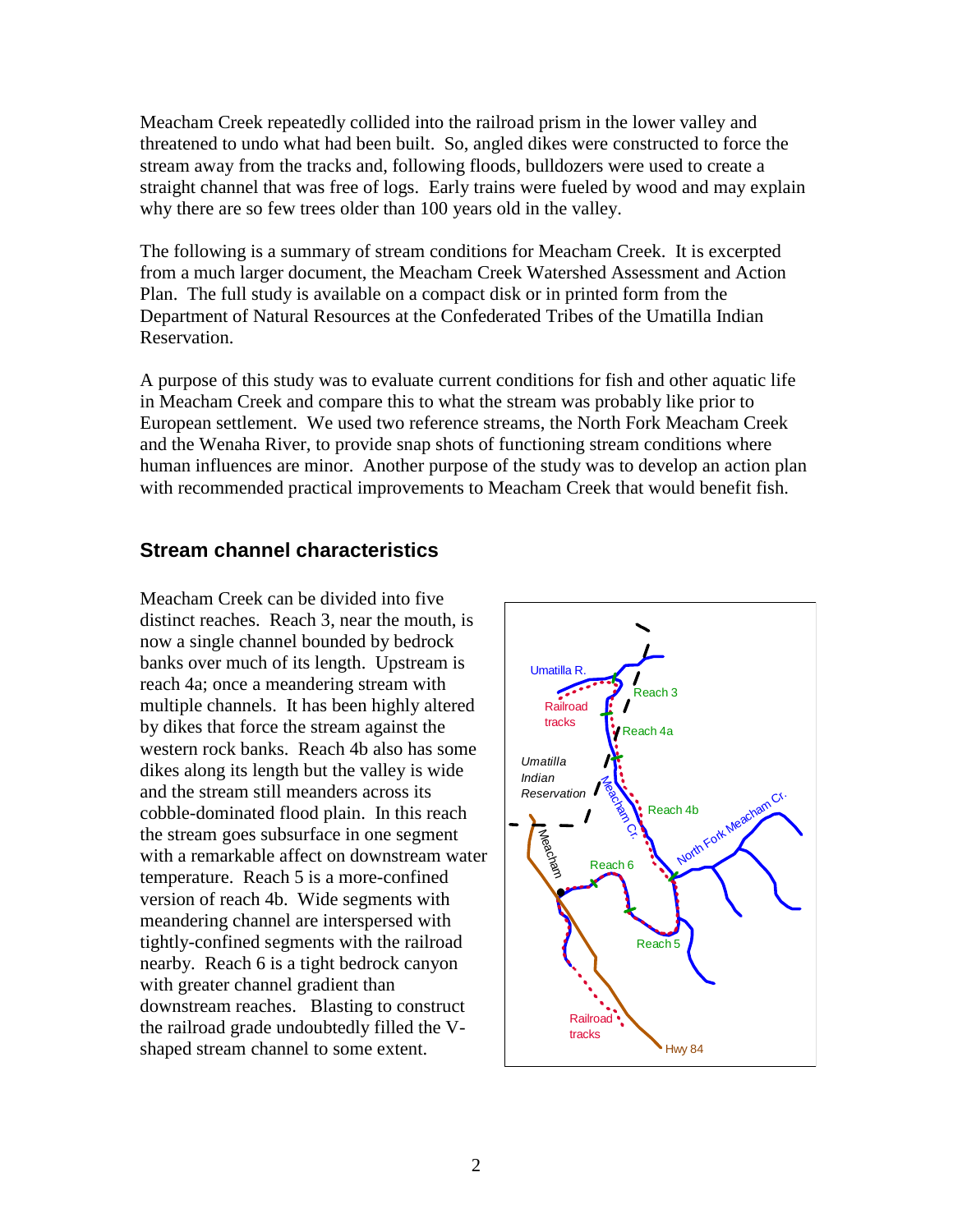The channel length of Meacham Creek decreased by 1.4 miles from 1916 to 2002, with most of the loss occurring in lower reaches. Channel length decreased 9% in the heavilydiked reach 3 and reach 4a but only 5% in reach 4b where the railroad is set back further from the stream and the channel is less confined by the railroad dikes. These losses in channel sinuosity result in increased water energy during high flows and this has caused the channel to erode downwards in some segments. This is most evident in reach 4a where a deep channel has been created parallel to the bedrock banks on the west side.

The Wenaha River, a wilderness stream of similar size and elevation to Meacham Creek during high flows (the time when sediment movement occurs), appears to have differentsized substrate and geometry than reach 4b of Meacham Creek. But this is an illusion created by the ample summer flow and dense streamside vegetation in the Wenaha basin. When measured, the substrate was no coarser and channel geometry no different in reach 4b of Meacham Creek than in the Wenaha River.



*Meacham Creek at river mile 8.2 (reach 4b).* 

Channel substrate size in upper Meacham Creek (reach 5) is slightly coarser than its gradient and bankfull flow would suggest, using North Fork Meacham Creek as a reference. This coarser substrate may be the result of cobbles and boulders entering Meacham Creek during construction of the railroad tracks over 100 years ago. Nevertheless, a majority of coarse sediments that accumulate downstream of the North Fork Meacham Creek confluence seem to originate from the relatively undisturbed North Fork rather than upper Meacham Creek. The North Fork watershed has a much greater percentage of area with steep slopes along stream channels.

Eroding banks are a common and natural feature in the North Fork Meacham reference reach and throughout lower Meacham Creek. In these reaches, the percent of stream length with an eroding bank on at least one side varies from 8 to 17%. The eroding banks usually occur on the outside of bends where the stream has meandered into a higher terrace. Scoured outside banks along bends are usually accompanied by depositional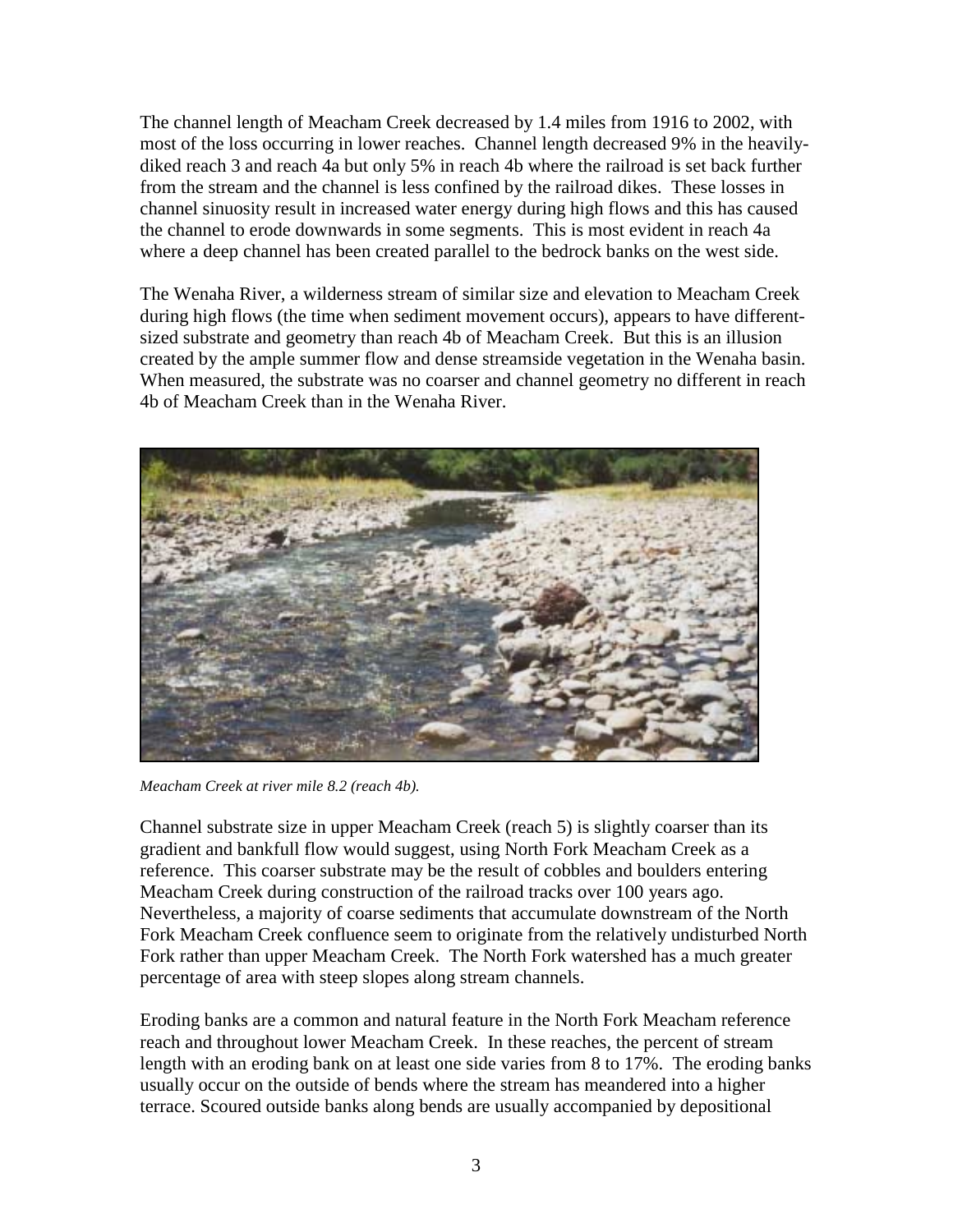areas on the inside of the bends. These processes seem to be in balance, although the stream may still be adjusting to the high flows in 1996 and 1997 that moved considerable amounts of coarse material from upper positions in the basin into lower reaches. Over time, the stream will move any excess gravel and cobble downstream to the Umatilla River.

Deep pools provide unique habitat for fish, especially within Meacham Creek where adult chinook salmon need to find safe spots to pass the time in the summer before spawning in early fall. Deep pools provide living space, cover, and safety from predators. Most existing deep pools in Meacham Creek are created by downward scouring of the channel as it flows against bedrock banks. These pools have high velocity water during higher flows which readily flushes out any large wood that is moving downstream. Large wood in a deep pool can readily increase the pool's use by fish; the wood provides cover and zones of slow moving water. Large wood, a major sculptor of pools in smaller, undisturbed eastern Oregon streams is scarce in Meacham Creek and so creates few pools.

The stream runs along the base of the railroad grade at 6 locations for a total distance of 1 mile and creates deep trench pools that provide only summer habitat for fish. During higher flows the lack of nearby areas of low-velocity water make these pools only marginally useful for fish.

# **Streamside trees and large wood**

Large wood throughout Meacham Creek and in the North Fork Meacham Creek reference reach is scarce and likely a result of intentional removal over the decades. During early railroad days, wood in the stream and trees along the stream were probably used to fuel steam locomotives. Early settlement in North Fork Meacham Creek, along with a sawmill located at the lower end, also likely contributed to early removal of trees from the stream and those trees growing along the stream. Furthermore, jams of wood were commonly removed from the stream following large floods. Over a century of cattle grazing has limited tree regeneration in many areas. Natural regeneration is currently most successful where trees can escape trampling by cattle. This includes cobble bars with little grass and the tops and surfaces of dikes. Large trees growing along most segments of Meacham Creek are uncommon and so the future supply of large wood in streams is limited.

Wildfires in Meacham Creek during the last decade have killed only relatively small areas of trees. Less than 5% of the watershed has burned with only 11% of these 5342 acres actually being burned trees. The burned trees had limited value due to their small size and the difficult access. All fires seem to have originated at the railroad tracks and would have probably spread to a larger area if they had not been contained by fire crews. The prospect of a wildfire beginning in North Fork Meacham Creek seems most ominous for the future. The north-facing slopes and riparian corridor of this basin support a nearly-continuous belt of timber; a fire starting at the mouth of the basin, where trains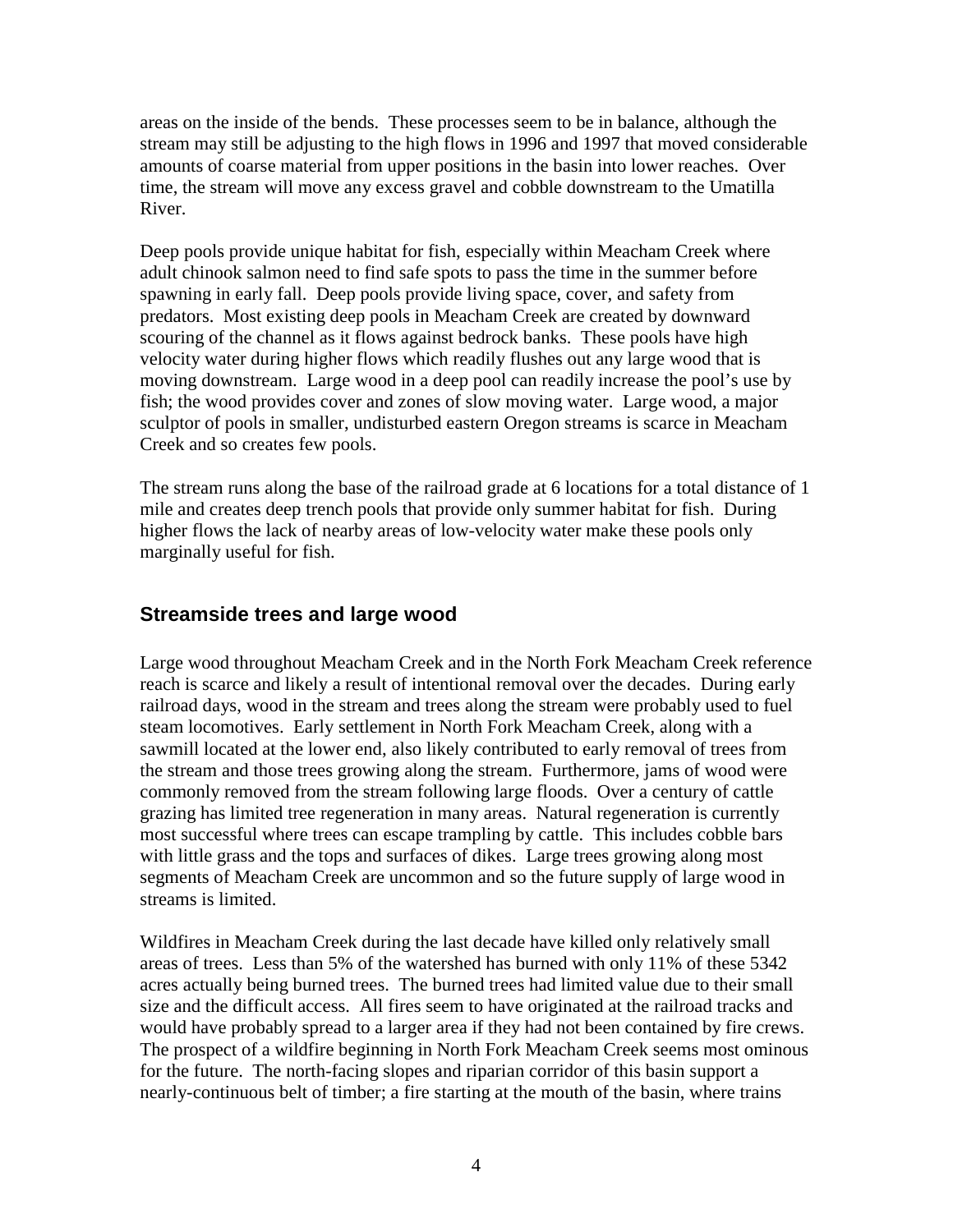pass by, could readily spread to the east through these stands of dense pine, Douglas-fir, and grand fir.

## **Water temperature**

The water temperature of Meacham Creek was measured using thermal imagery, longterm recording gauges, and field measurements on hot summer days. Maximum water temperature found in reaches 3 and 4a of lower Meacham Creek routinely exceed the upper incipient lethal level for adult chinook salmon (77 deg F) and limit the ability of juvenile fish to rear in these reaches during the summer. Juvenile salmonids have some access to thermal refuges such as the downstream ends of gravel bars, alcoves, side channels, and tributary confluences, to escape high temperatures in the main channel.

Favorable temperature conditions exist in most of reach 4b, especially immediately downstream of river mile 12 where the stream exits a subsurface reach at a very cold temperature. This cooling phenomenon also occurs twice in reach 5. It is not possible to

estimate the exact temperature regime of Meacham Creek prior to European settlement since the type of vegetation bordering the stream at that time is unknown. Nevertheless, current temperature patterns in much of Meacham Creek are probably close to natural since the channel is much too wide for streamside trees to cast a shadow



on the water and summer flows have not been diminished by water withdrawals. Even the heavily-forested Wenaha River is only minimally shaded by the streamside trees. There is the possibility that other subsurface flow sections once existed downstream of river mile 7 but these reverted to surface flow after the dikes were installed. This would have eliminated the unusually cool water zones that typically exist downstream of subsurface reaches.

# **Water quality and quantity**

Nutrients in Meacham Creek are both scarce and tightly cycled within its aquatic environment. Obvious sources of nutrient enrichment are lacking in the watershed.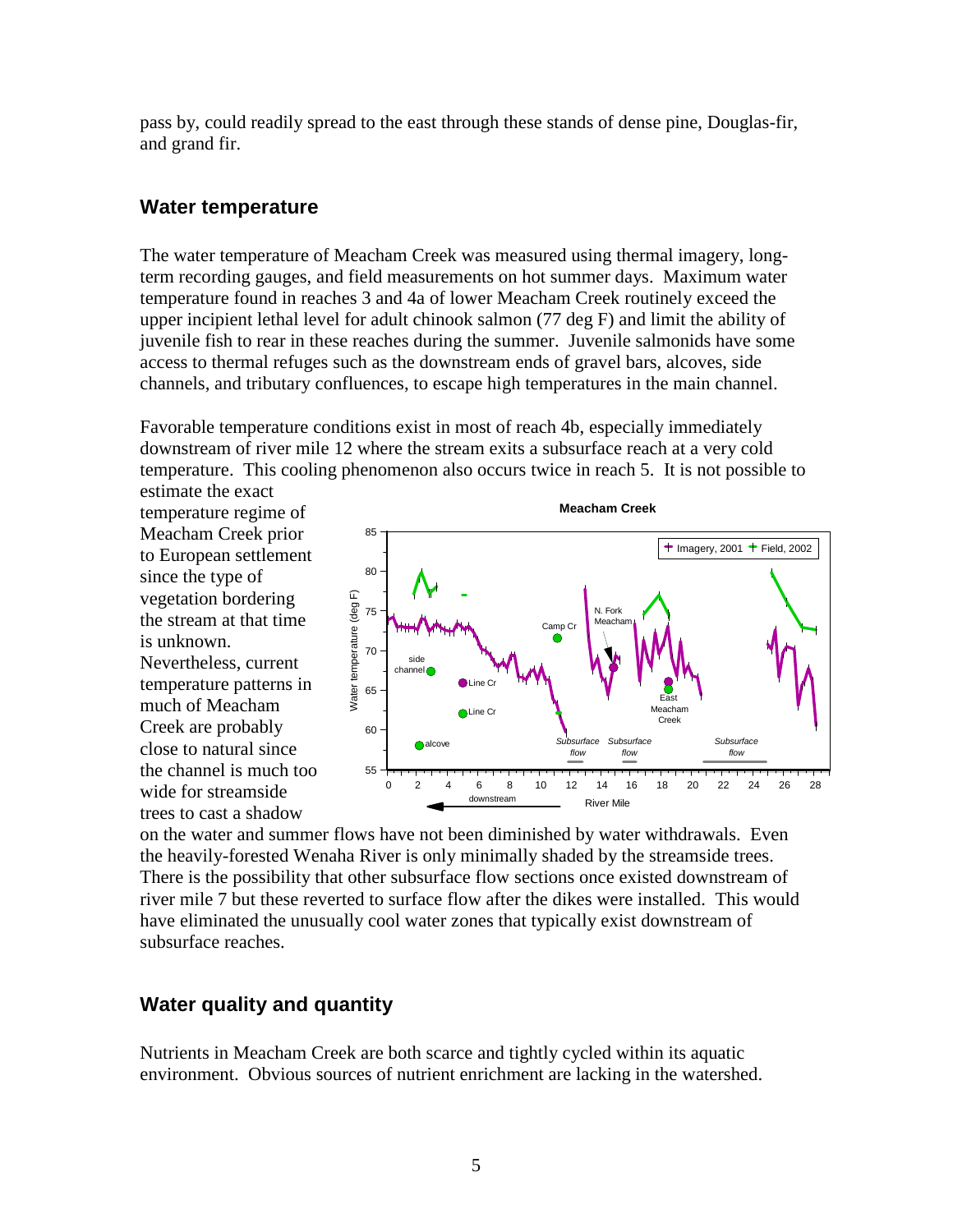Nutrients resulting from moderate to heavy grazing along Meacham Creek are not showing up in the water column.

Episodic increases in nutrients potentially include those associated with train derailments or fire-fighting. Nitrogen in the form of liquid ammonia or granular fertilizer could be introduced into Meacham Creek during a train derailment. Phosphorus in the form of granular fertilizer could be added to the stream during a train derailment or in the form of fire retardant while trying to control a wildfire.

Turbidity values and suspended sediment loads measured in Meacham Creek from 1998 to 2001 water years are low. The velocity and geometry of Meacham Creek, combined with a limited source of fine sediments throughout the basin, result in few fines among the gravel and cobble surface substrate. Obvious sources of fine soil particles entering Meacham Creek are few. Most roads are located away from stream channels and where heavy grazing occurs along streams the ground is level. A surge of fine sediments must have occurred during construction of the railroad and access road, but this material seems to have been moved out of the system during the last 120 years.

Flows in Meacham Creek and its tributaries are essentially natural flows. Exercised water rights result in only minor reductions in streamflow. Further allocation of water from Meacham Creek is unlikely due either to senior water rights in the lower Umatilla River or the large instream water rights that were granted for fish rearing in 1998 and 1990. In the future, houses may be built on plots of private land along Meacham Creek and small water rights would probably be granted for domestic use but not for irrigation.

## **Fish passage**

The Meacham Creek study area has few fish barriers that are human-caused. An effort to improve fish habitat at river mile 1.7 of Meacham Creek has resulted in a barrier to the upstream movement of juvenile fish during the summer. Old concrete dams in lower Camp Creek (R.M. 0.3) and upper Meacham Creek (R.M. 20.2) are obstacles to juvenile fish and resident trout. All other obstacles are natural features. Camp Creek has a 40 foot-high falls at river mile 3.1 and is a blockage to all fish, although isolated resident fish may live upstream of the falls. Segments of subsurface flow in lower Meacham Creek (R.M. 12.0 to 13.2) and in upper Meacham Creek (R.M. 15.2 to 15.6 and 20.8 to 24.9) are barriers to all fish by the middle of summer.

# **Past stream improvement efforts**

Efforts to add structural features to improve fish habitat occurred prior to 1991 in lower Meacham Creek (downstream of river mile 5) where summer water temperatures are high. Much of the work was done prior to the high flow on November 28, 1995, (10-25 year recurrence interval) during which some of these features were washed out or rearranged by the high flow.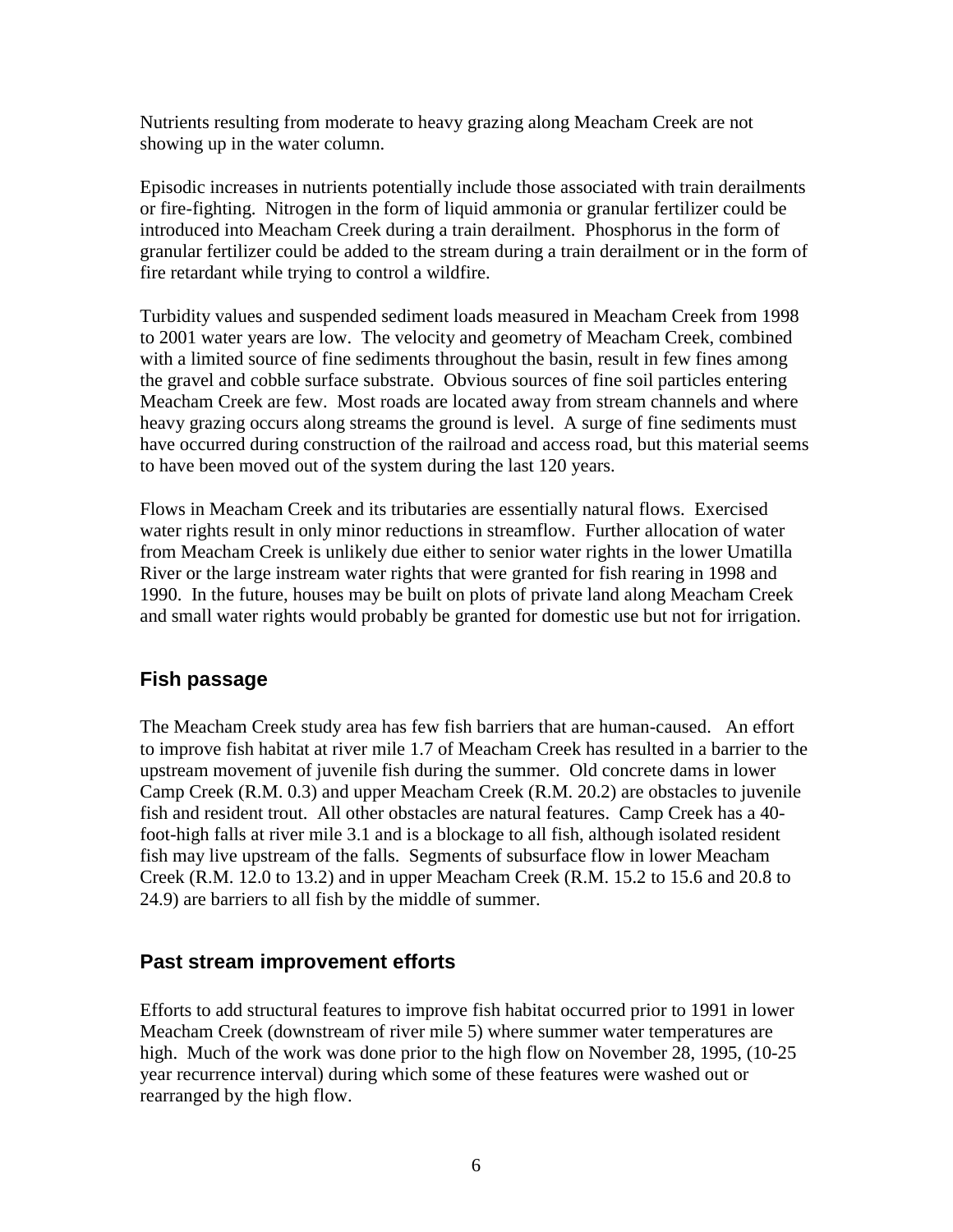We inventoried all of the 91 stream improvement structures, of which over one-half were log/boulder structures. Most of the others were boulder berms or rock barbs. Overall, only 9% of the structures created *good* or *very good* fish habitat. Nearly 60% created only *minimal* habitat improvement. The most common problem with the log/boulder structures was their small size compared to the size of the stream. Logs were usually less than 50 feet long and were too small in diameter to have rootwads large enough to provide much stability during high flows. Structures usually consisted of only single logs which further promoted downstream movement. Boulder berms were usually stable in the channel but did not create much usable fish habitat. Pools adjacent to boulders were small and too turbulent for fish to use during high flows.

Future efforts to improve stream structure would benefit fish more if structures were

located upstream of Line Creek (river mile 4.95) where water temperatures are low enough to support fish year-round. Design features that promote stability and fish habitat creation include the use of long logs with large attached rootwads and limited cabling to ensure that the jam acts as a single but flexible unit.



 *Very good fish habitat created by placed logs near river mile 2.5.*

Fencing of the lower 4.5 miles of Meacham Creek to keep out cattle began in 1989 and has resulted in a marked improvement in vegetative growth along the stream, although some of the recovering vegetation was scoured out during the 1996 flood. Most notable has been the return of dense alder and willow along the channel fringe. The high-tensile wire fences have been durable in spite of the many elk in the valley and trees that periodically fall onto the fence. Long-term leases were arranged with participating landowners for the fence to be installed.

## **Overall habitat condition**

Overall, Meacham Creek provides important habitat for steelhead trout, chinook salmon, and other native fishes. Where fish habitat is less than ideal, both human and natural forces are accountable. The most influential human disruption of fish habitat has been the channelization of reaches 3 and 4a in lower Meacham Creek, a result of diking to keep the stream from meandering into the railroad prism. Natural features with strong influence on fish habitat include the three sections of subsurface flow that keep juvenile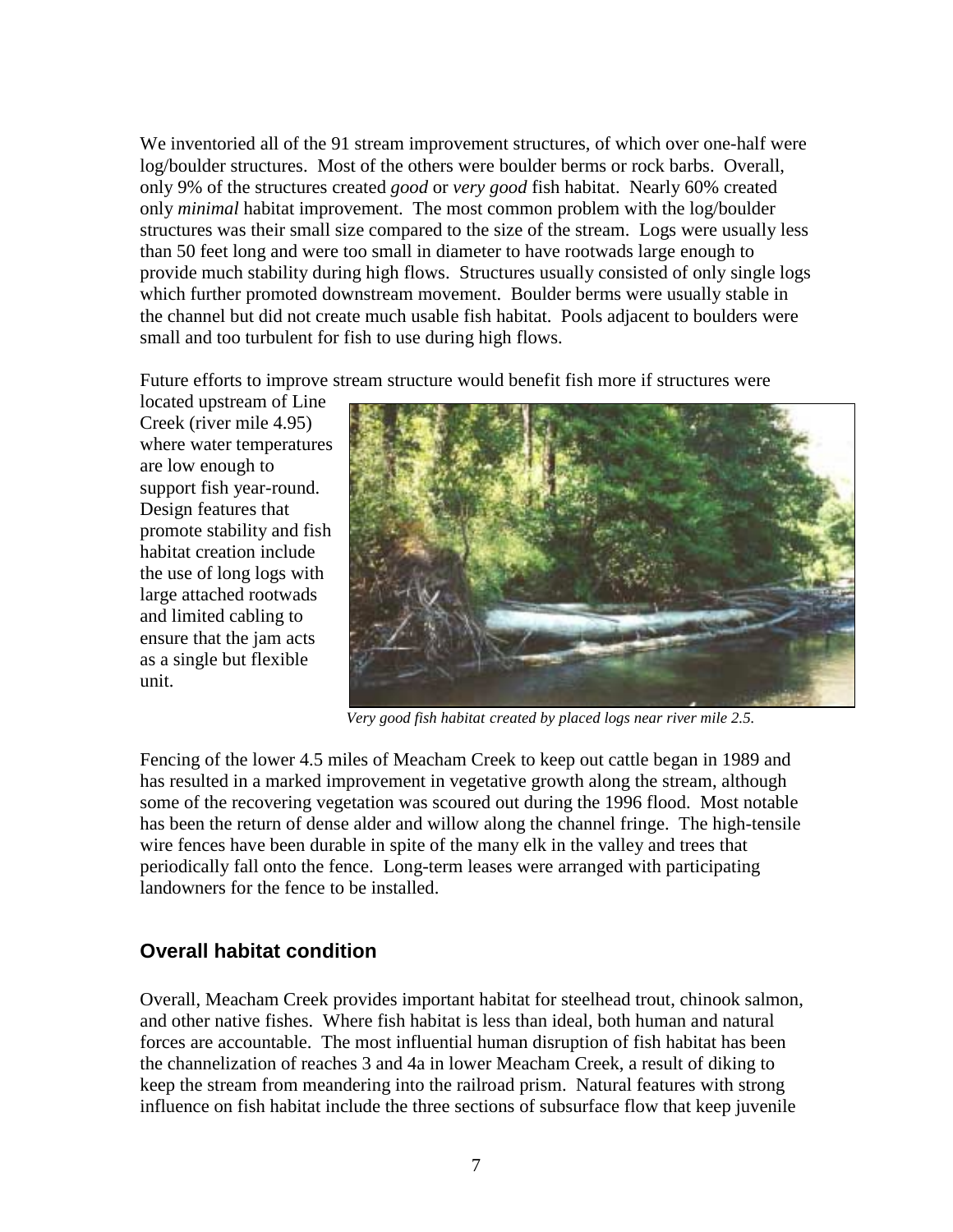fish from migrating upstream to cool water portions of the basin such as North Fork Meacham Creek and East Meacham Creek during the summer. On the other hand, cool water refuges exists downstream of the subsurface flow sections and these greatly benefit fish.

Large wood is scarce throughout the study area. The flood plain of lower Meacham Creek is wide and probably retained only the very largest pieces of wood following floods, even prior to disturbance by humans. A scarcity of large trees growing along the stream now does not indicate that natural delivery of large wood will improve conditions much during the next century.

The *original condition* of Meacham Creek, based on our current understanding of how the stream once operated to support populations of fish, is detailed below:

- A. Stream temperatures alternated between warm and cool in a downstream direction. Fish were able to access zones of thermal refuge downstream of subsurface reaches and where tributaries and springs entered.
- B. The meandering channel accessed the entire valley bottom with no propensity to run along the steep valley walls to the west or along the railroad grade. It created complex channel features that provided fish options for feeding and refuge from fast water. The channel form was only slightly entrenched allowing flood flows to overtop the streambanks without constrictions.
- C. The stream was bordered by diverse and abundant streamside forests, including areas of older trees that were large enough to be stable in the stream when eventually undercut by the stream. Large trees in the channel provided jams of wood that sculpted the channel and provided holding pools for spawners, highquality feeding areas for juvenile fish, and refuge from high-velocity water and predation.
- D. Diverse and dense vegetation among streamside trees filtered out finer sediments during high flows, thereby creating a fertile top soil that promoted vigorous vegetation along the stream.
- E. Channels were unobstructed to the passage of fish (except in subsurface reaches during the summer), allowing them to access their traditional spawning and rearing areas.
- F. Wildfires resulted in cool burns that crept along the ground, leaving riparian areas relatively intact, and sparing most of the older, green trees.
- G. Summer flows were undiminished by water withdrawals. Water was low in fine sediments and nutrients were tightly recycled by aquatic biota with little excess to support nuisance growths of algae.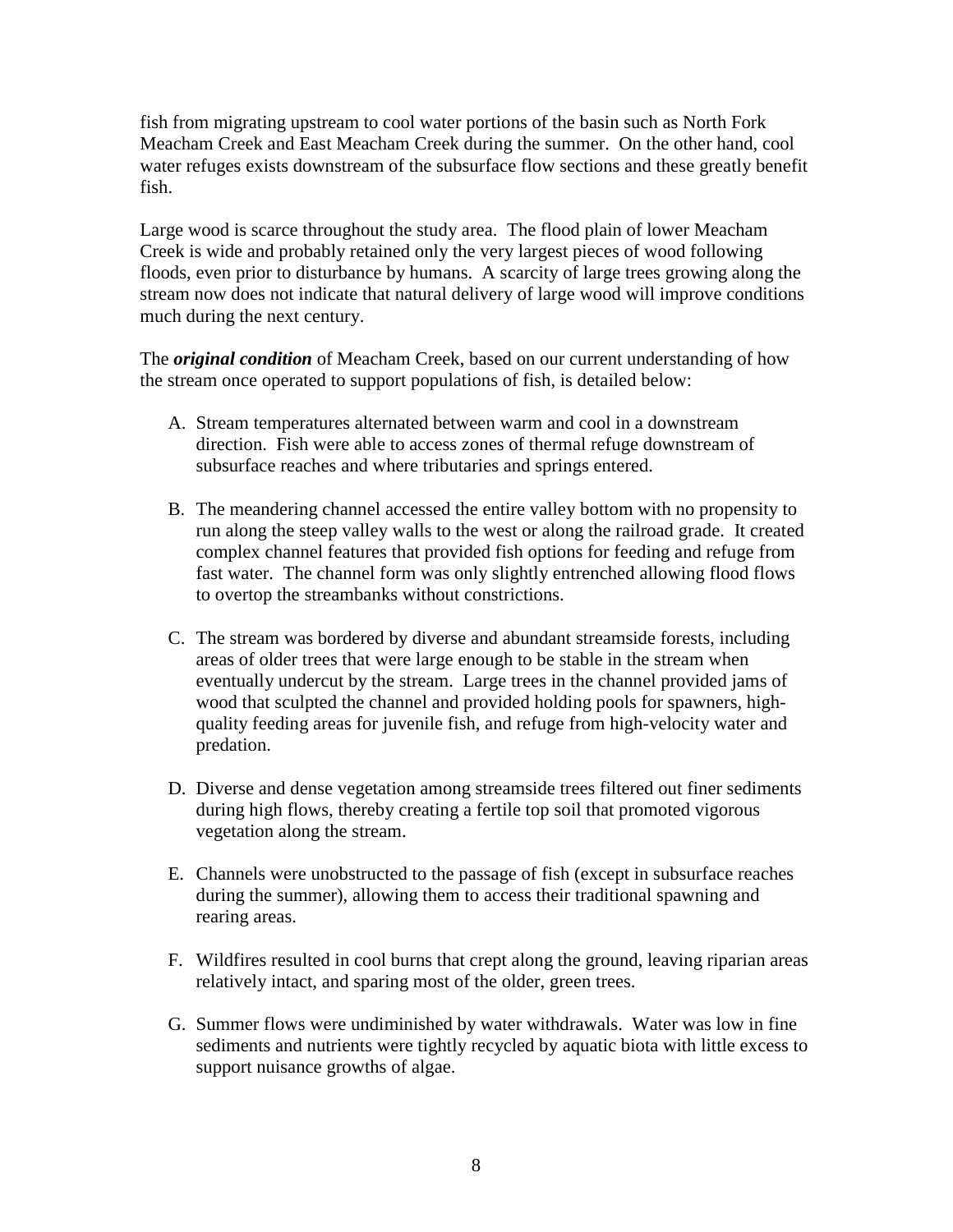# **Action plan**

Much of Meacham Creek flows across private land and any efforts to improve conditions for fish must acknowledge and respect the wishes of these landowners. Cooperative efforts to fence cattle out of streamside areas in the lower valley have been successful and illustrate the potential of improvements for a common good. The Union Pacific Railroad is also an important ally in any efforts to improve conditions for fish. A number of actions could occur that not only lessen the impact of the railroad tracks on fish, but also maintain good relationships with neighboring landowners. The road the company maintains alongside the tracks provides the only access into the valley.

We have developed actions for improving conditions for fish in Meacham Creek that are sensitive to the needs of valley landowners and the railroad company. These actions also respond to the vision of restoring the original conditions of Meacham Creek. Some of these improvements could yield results in a few years; others will take decades to express themselves. The overall aim is to restore those initial characteristics of Meacham Creek that are most responsible for maintaining healthy fish populations. The actions include:

#### **1. Add large wood where the stream flows against the railroad tracks (original condition C).**

The main channel of Meacham Creek runs parallel and along the base of the railroad prism at 6 locations in lower Meacham Creek (downstream of the North Fork Meacham Creek confluence). The summed length of stream channel in this condition is 1 mile or 7% of the total length of lower Meacham Creek.

The deep pools associated with the stream running along the base of the railroad prism can be altered so that they not only provide high quality habitat for fish but also provide a means to protect the railroad prism from future erosion. Placing groups of 3 to 4 conifer logs with their rootwads attached and bundled with cable at the large end would provide a substantive hard surface for the stream to flow against while providing cover, zones of slow water, and feeding areas for fish. By using large logs (greater than 28 inches diameter and greater than 50 feet long) with attached rootwads and bundling them in groups, these log structures would be resistant to downstream movement during high flows.

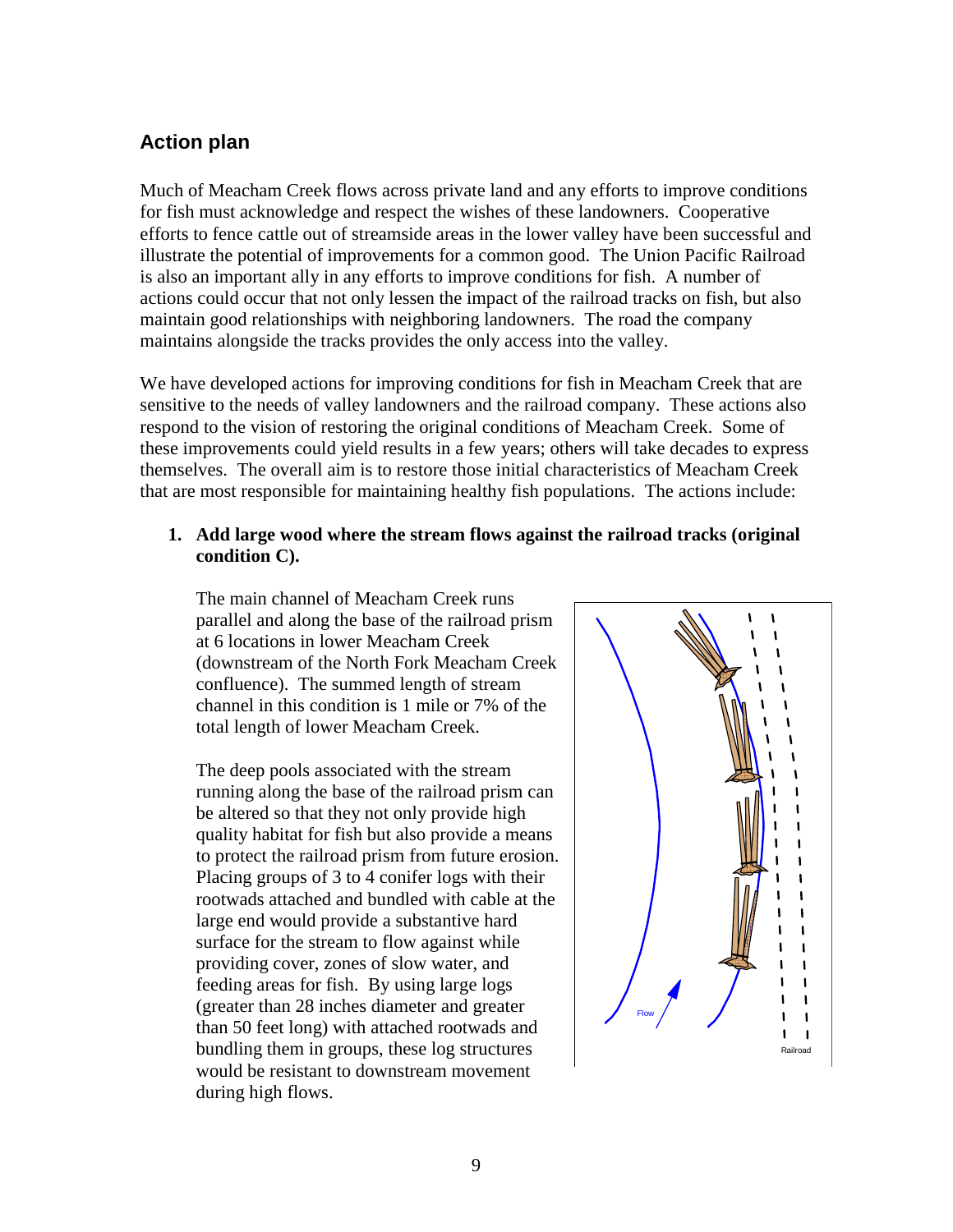#### **2. Add stable large wood structures to segments with favorable temperature (original condition C).**

Previous attempts to add large wood to Meacham Creek generally have not resulted in much habitat for fish. Logs have been too short or the rootwads have been too small. More importantly, logs have been placed individually or in only groups of two. Even with attached boulders, many have been rafted onto terraces or moved downstream. Furthermore, log structures have been added where the stream is too warm for fish during the hottest part of the summer.

The proposed action is to add stable, log structures to portions of Meacham Creek and lower North Fork Meacham Creek that have year-round flow and summer water temperatures that are favorable for fish. The structures would scour deep pools with ample cover that could be used by spawners and rearing juvenile fish. As described in action #1, these structures would consist of multiple large logs with rootwads and a minimal amount of cabling to keep them together during floods.

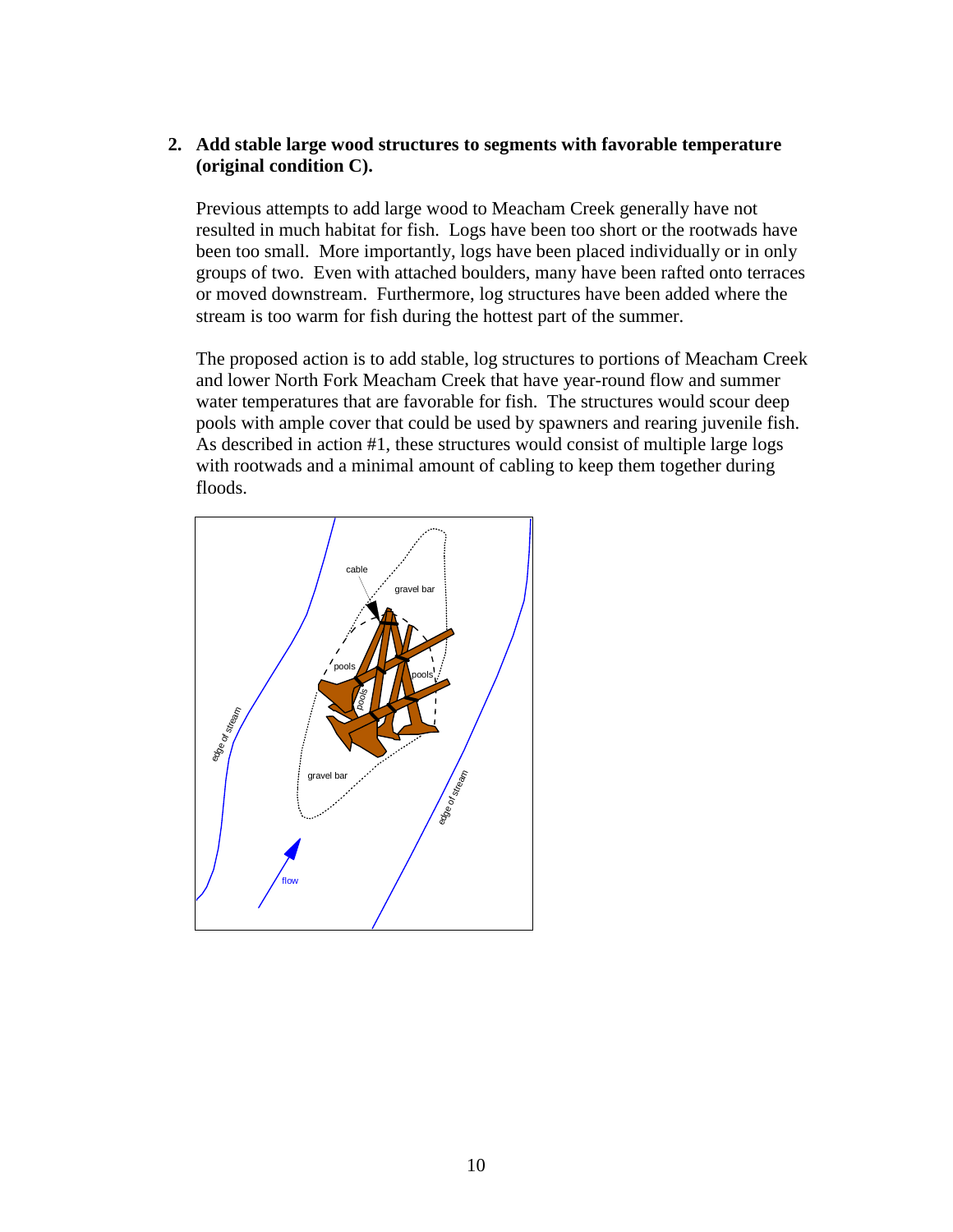#### **3. Restore channel sinuosity in lower Meacham Creek (original condition B).**

Lower Meacham Creek experienced a 7% loss in main channel length from 1916 to 2002. Correspondingly, overall channel sinuosity has declined from 1.20 to 1.11. Channel straightening has been a result of diking and channel bulldozing with the purpose being to keep the stream from encroaching upon the railroad and high-quality riparian pasture. Channel straightening and entrenchment creates faster water during high flows and a lowering of the water table on adjacent terraces during the dry season. Fish are more likely to be displaced downstream when faced with high-velocity water, and vegetation establishment on surrounding terraces becomes more difficult with a lower water table.

Opportunities to reverse channel straightening and entrenchment exists at river mile 3.3 and 6.7. At these locations, the stream is diverted abruptly to the west by dikes and then flows against the steep, bedrock banks for about a mile. The combination of creating a break in the diversion dike and constructing a large, stable log jam just downstream of the diversion point would allow the stream to occupy its



original channels across the wide terrace east of the stream's current location. Here, the stream would not be incised and would not be confined to a single straight and deep channel.

The excavated break in the dike would provide a low spot for the stream to enter the terrace and the full-spanning log jam located immediately downstream would trap gravel and elevate the stream high enough so that it flows through the break in the dike even during the summer.

#### **4. Remedy manmade obstacles to fish passage (initial condition E).**

Several manmade obstacles to fish passage exist in the Meacham Creek basin. Removing the obstacles or creating fishways around the obstacles would allow unfettered access by fish.

A concrete dam in upper Meacham Creek (river mile 20.2) is a relic from the steam locomotive days and is no longer used. The dam creates a 2.5-foot-high jump that is a barrier to upstream movement of juvenile steelhead and resident fish during the summer. The best option here is to remove the dam.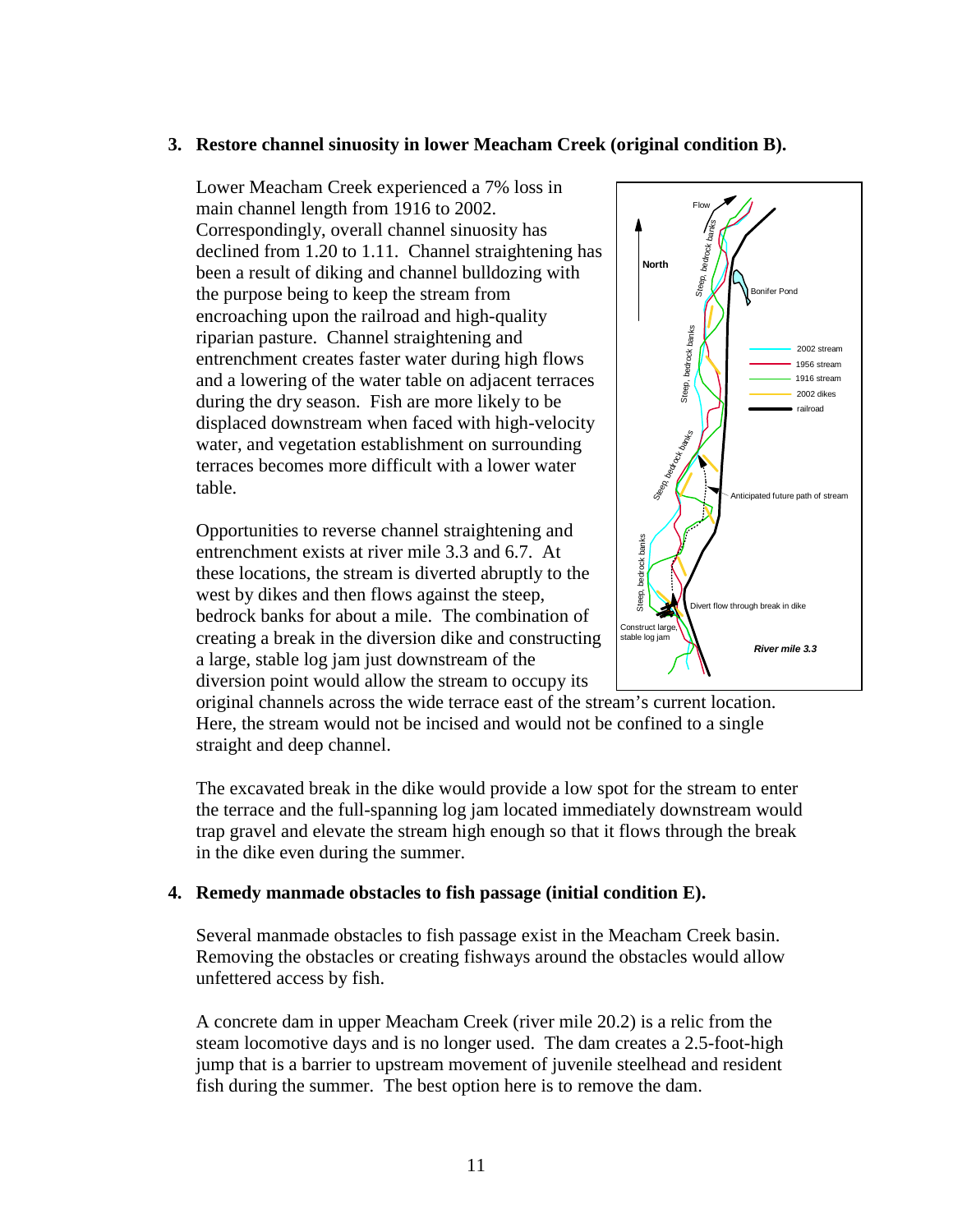A concrete dam within Camp Creek exists 0.3 miles upstream of its confluence with Meacham Creek and is a barrier to juvenile and resident trout passage  $(4.3)$ feet high). This may be the site of a water withdrawal for the irrigation of 23 acres and so it will be important to work with the landowner to find a solution that allows both continued access to irrigation water and fish passage.

A stream improvement structure consisting of large boulders cabled together across the top of a bedrock ledge in lower Meacham Creek (downstream of the first railroad bridge) is a barrier to juvenile and resident fish in the summer. Downstream of this site, the water becomes so warm that fish evacuate this segment during hot spells. Without the ability to search out cool water in upstream reaches of Meacham Creek, fish are forced to move downstream into the warm Umatilla River to find thermal refuge. Removal of all or some of the boulders would allow fish passage.

#### **5. Excavate deep and protected pools at cool water sources (original condition A).**

Areas of cool water are found at selected locations throughout Meacham Creek, providing thermal refuge for fish during the hottest part of the summer. Reaches 3 and 4a of lower Meacham Creek and portions of reach 5 in upper Meacham Creek have summer temperatures that are generally too high for fish during the daytime. Nevertheless, cool water can be found at a number of tributary junctions, springs, and within alcoves. However, in only a few of these areas is the water deep enough for juvenile fish to migrate into during the day and be safe from predators. Also, living space and cover is limited at these cool-water zones.

Excavating pools adjacent to the cool water sources near Meacham Creek in places would allow fish to move easily from Meacham Creek to the pool during warm days. The pools would be excavated 6 to 8 feet deep in locations



they would not readily fill with bedload moving down Meacham Creek or the cool water tributary. Small logs added to the pools would provide fish protection from overhead predators.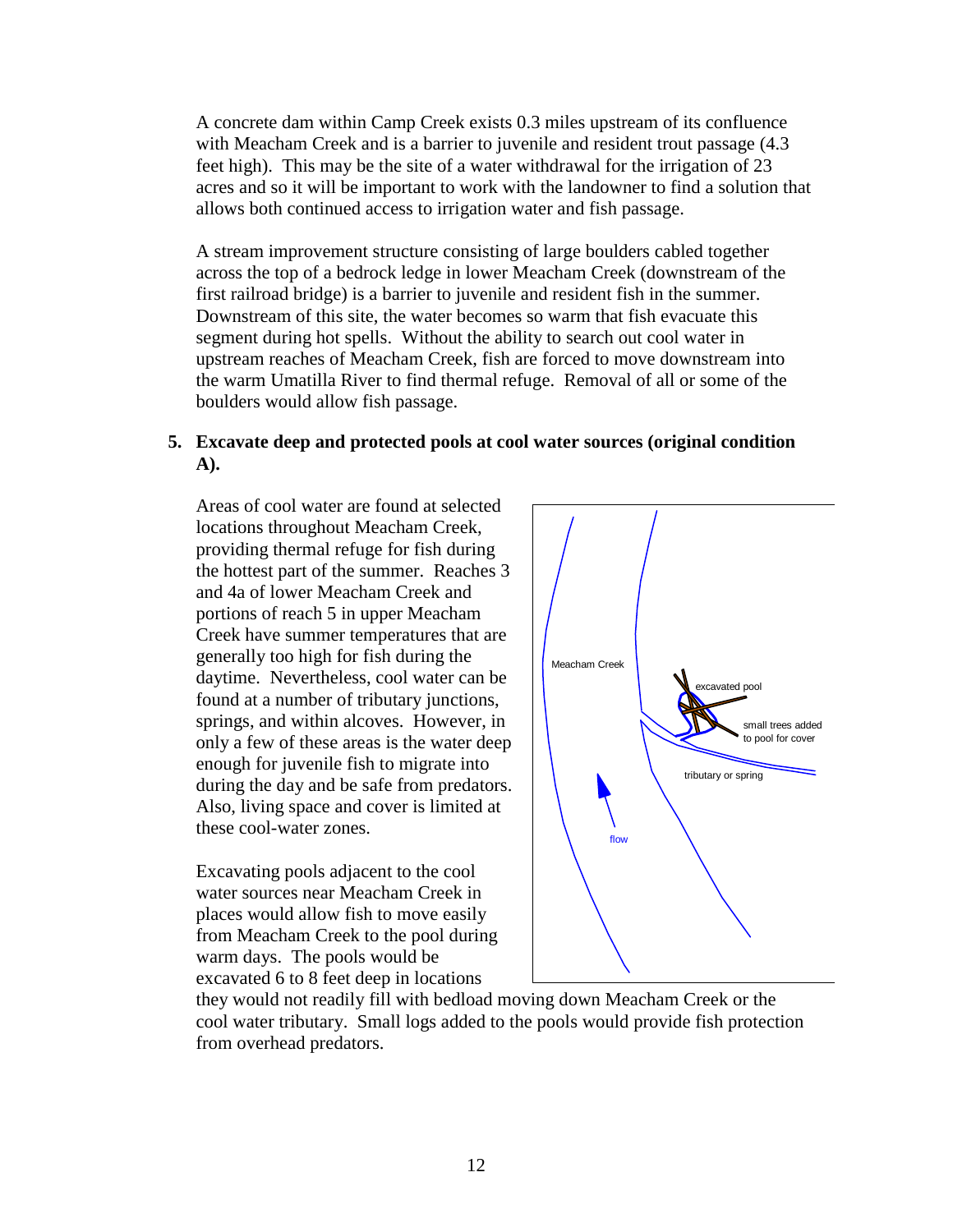**6. Fireproof land near mouth of North Fork Meacham Creek in order to minimize risk of railroad-caused fire in the North Fork basin (original condition F).** 

If a wildfire began at the mouth of the North Fork Meacham Creek watershed it could be easily transported throughout the basin by a nearly-continuous belt of dense timber growing along the stream and on north-facing slopes. Widespread mortality of brush and trees along North Fork Meacham Creek and its tributaries would probably increase summer water temperatures and degrade conditions for bull trout and adult chinook salmon that rely on cold water.

Reducing the amount of fine fuels and pathways for fire to be carried into the forest canopy near the lower end of North Fork Meacham Creek would help keep fires sparked by trains from entering the basin. A 1.5-mile segment of railroad where the tracks are on the east side of the stream and upstream of the North Fork confluence would need to be treated. Actions could include; 1) Removing brush and small trees capable of transporting a ground fire into the forest canopy, as well as removing the lower limbs of larger trees in a 300-foot-wide corridor, 2) Piling and burning fine woody material and brush within the corridor 300 feet east of the railroad tracks, 3) Eliminating grass growing within a corridor 50 feet east of the tracks, 4) Regularly inspect tracks in this stretch to detect defects that might lead to sparking, and 5) Locating a deep spot in the channel near this 1.5 mile stretch of stream where a ramp could be developed so that a pumper truck could efficiently obtain water for fighting any fires that started.

#### **7. Fence additional portions of stream and re-establish vegetation along stream (initial conditions D and C).**

Tree and shrub regeneration is generally scarce along portions of reach 4 in lower Meacham Creek and is likely a result of heavy grazing. North Fork Meacham Creek, where grazing pressure is less, has a more abundant tree and shrub growth in the stream corridor. Fencing the cattle out of Meacham Creek downstream of river mile 5 has resulted in rapid regrowth of vegetation, especially of hardwood trees close to the channel. Even in heavily grazed portions of Meacham Creek that are not fenced, ponderosa pine has been able to regenerate on streamside terraces in the last few decades but it has been most successful where trampling by cattle is least (on dikes and rocky areas without grass).

Greater establishment of vegetation close to the stream could be attained by working with landowners to fence out cattle from portions of the stream. A good place to start would be the parcels managed by the Forest Service. Supplemental planting may be needed in areas where not enough root stock or seed exists for plants to regenerate on their own.

### **8. Replace road bridge at furthest downstream railroad crossing (original condition C).**